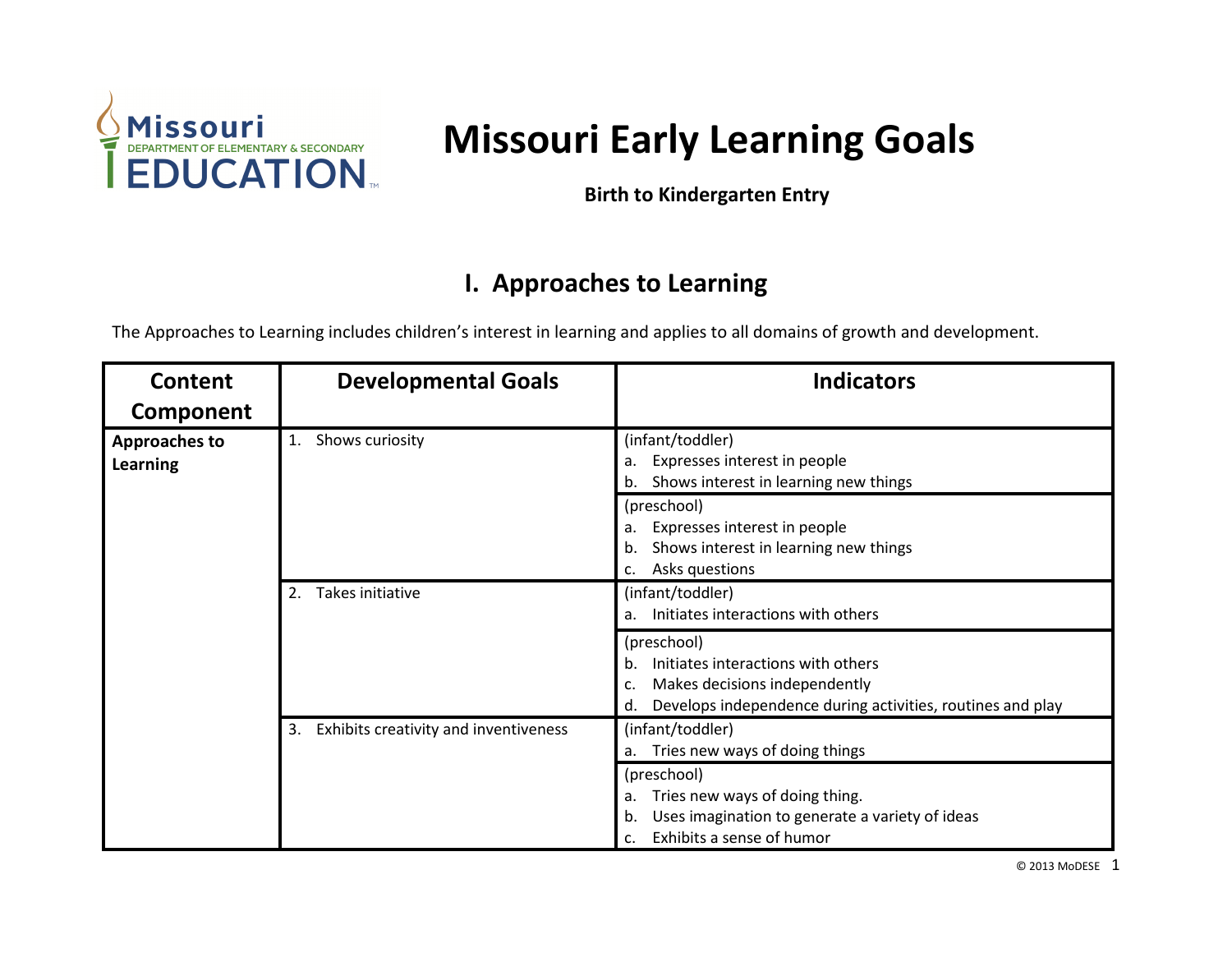|  | Shows confidence<br>4.            | (infant/toddler)<br>Expresses his or her own ideas and opinions<br>a.<br>Views self as competent and has a positive self-image<br>b.               |
|--|-----------------------------------|----------------------------------------------------------------------------------------------------------------------------------------------------|
|  |                                   | (preschool)<br>Expresses his or her own ideas and opinions<br>a.<br>Views self as competent and has a positive self-image                          |
|  | Displays persistence<br>5.        | (infant/toddler)<br>Sustains attention to a task or activity appropriate for his or her<br>a.<br>age<br>Pursues challenges<br>b.                   |
|  |                                   | (preschool)<br>Sustains attention to a task or activity appropriate for his or her<br>age.<br>Pursues challenges.<br>b.<br>Copes with frustration. |
|  | Uses problem-solving skills<br>6. | (infant/toddler)<br>Tries to solve problems<br>а.                                                                                                  |
|  |                                   | (preschool)<br>Recognizes problems<br>a.<br>Tries to solve problems<br>b.<br>Works with others to solve problems                                   |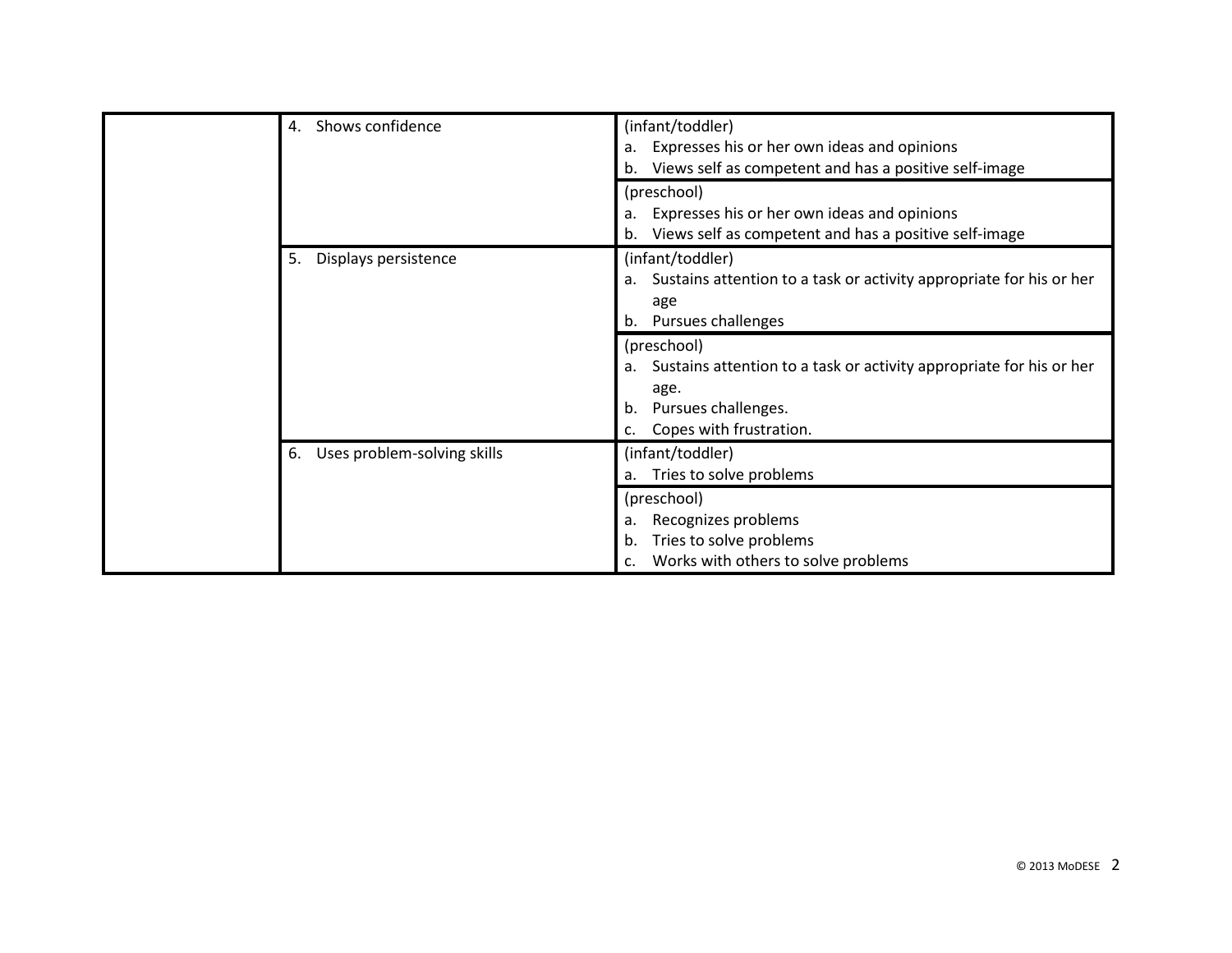## **II. Social and Emotional Development**

| Content                                 | <b>Developmental Goals</b>                                        | <b>Indicators</b>                                                                                                                                                                                                                          |
|-----------------------------------------|-------------------------------------------------------------------|--------------------------------------------------------------------------------------------------------------------------------------------------------------------------------------------------------------------------------------------|
| <b>Components</b>                       |                                                                   |                                                                                                                                                                                                                                            |
| A. Knowledge of<br><b>Self</b>          | Exhibits self-awareness and self-<br>$\mathbf{1}$ .<br>confidence | (infant/toddler)<br>Differentiates self from others<br>a.<br>Responds to others and to the environment<br>b.                                                                                                                               |
|                                         |                                                                   | (preschool)<br>Differentiates self from others<br>a.<br>Responds to others and to the environment<br>b<br>Shows independence, autonomy and confidence<br>c.                                                                                |
|                                         | Manages feelings and behavior<br>2.                               | (infant/toddler)<br>Is able to be calmed or self-calms<br>a.<br>Participates in care and learning routines<br>b.<br>Expresses feelings and emotions<br>c.                                                                                  |
|                                         |                                                                   | (preschool)<br>Is able to be calmed or self-calms<br>a.<br>Participates in care and learning routines<br>b.<br>Expresses feelings and emotions.<br>c.<br>Observes limits and complies with rules<br>d.<br>Respects others<br>e.            |
| <b>B.</b> Knowledge of<br><b>Others</b> | <b>Builds relationships</b><br>1.                                 | (infant/toddler)<br>Develops secure attachment relationships with caregivers<br>a.<br>Develops relationships with others<br>b.                                                                                                             |
|                                         |                                                                   | (preschool)<br>Develops secure attachment relationships with caregivers<br>a.<br>Develops relationships with others<br>b.<br>Develops empathy and respect for others<br>c.<br>Works and plays cooperatively with children and adults<br>d. |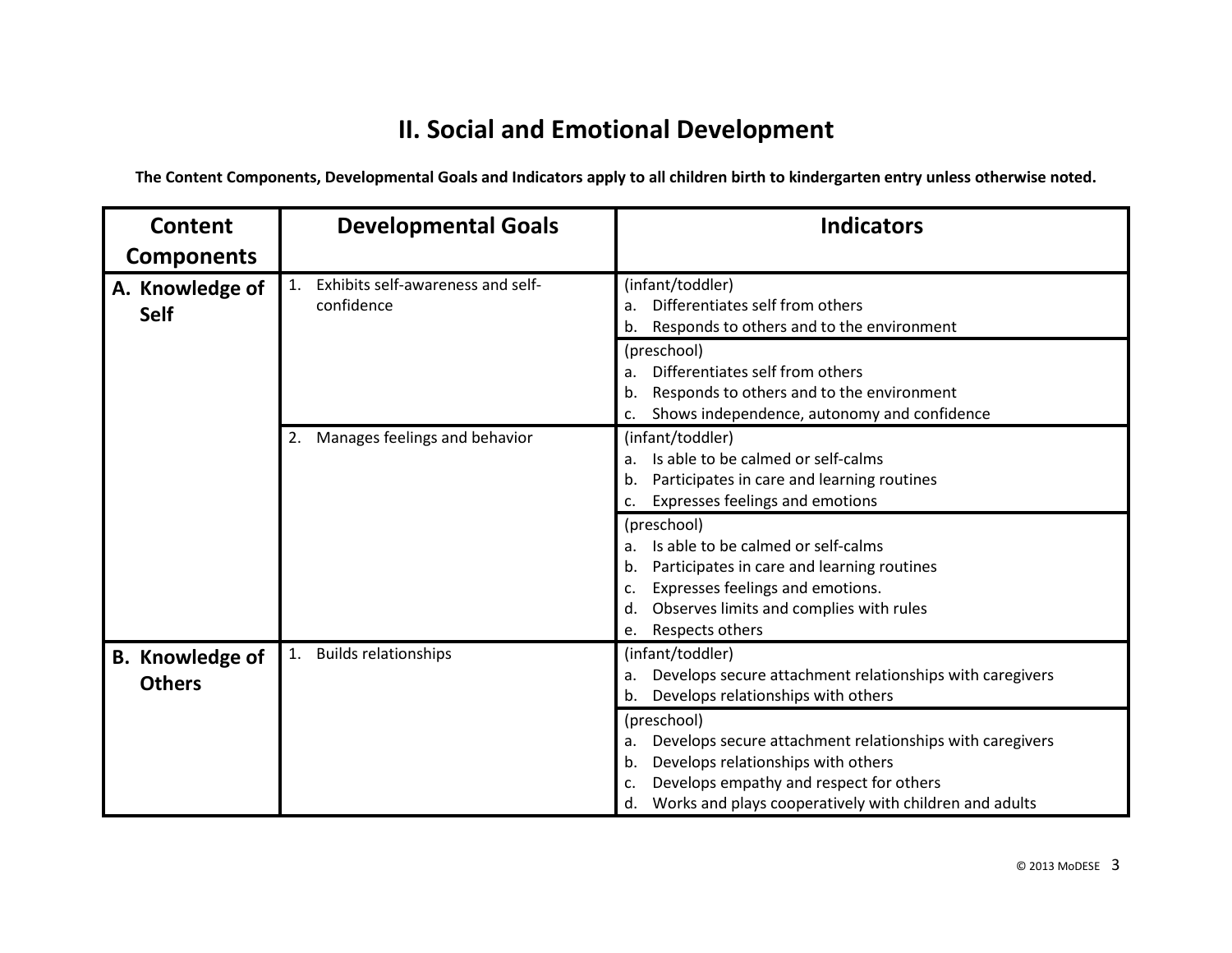# **III. Physical Development, Health and Safety**

| Content                           | <b>Developmental Goals</b>                                        | <b>Indicators</b>                                                                                                                                                        |
|-----------------------------------|-------------------------------------------------------------------|--------------------------------------------------------------------------------------------------------------------------------------------------------------------------|
| <b>Components</b>                 |                                                                   |                                                                                                                                                                          |
| A. Physical<br><b>Development</b> | Uses Gross Motor Skills with Purpose and<br>1.<br>Collaboration   | (infant/toddler)<br>Controls body movements<br>a.<br>Uses large muscle movement to manipulate objects<br>b.<br>Moves from one point to another<br>c.                     |
|                                   |                                                                   | (preschool)<br>Controls body movements<br>a.<br>Uses large muscle movement to manipulate objects<br>b.<br>Moves from one point to another<br>c.                          |
|                                   | Uses Fine Motor Skills with Purpose and<br>2.<br>Control          | (infant/toddler)<br>a. Uses fingers and hands to accomplish fine motor tasks<br>Uses tools in a functional manner<br>b.<br>Exhibits coordination of facial muscles<br>C. |
|                                   |                                                                   | (preschool)<br>Uses fingers and hands to accomplish fine motor tasks<br>a.<br>Uses tools in a functional manner<br>Exhibits coordination of facial muscles<br>c.         |
|                                   | Responds to Sensory Input to Function in<br>3.<br>the Environment | (infant/toddler)<br>a. Exhibits sensory awareness<br>Exhibits body awareness<br>b.                                                                                       |
|                                   |                                                                   | (preschool)<br>Exhibits sensory awareness<br>a.<br>Exhibits body awareness<br>b.<br>Exhibits spatial awareness<br>c.<br>Exhibits temporal awareness<br>d.                |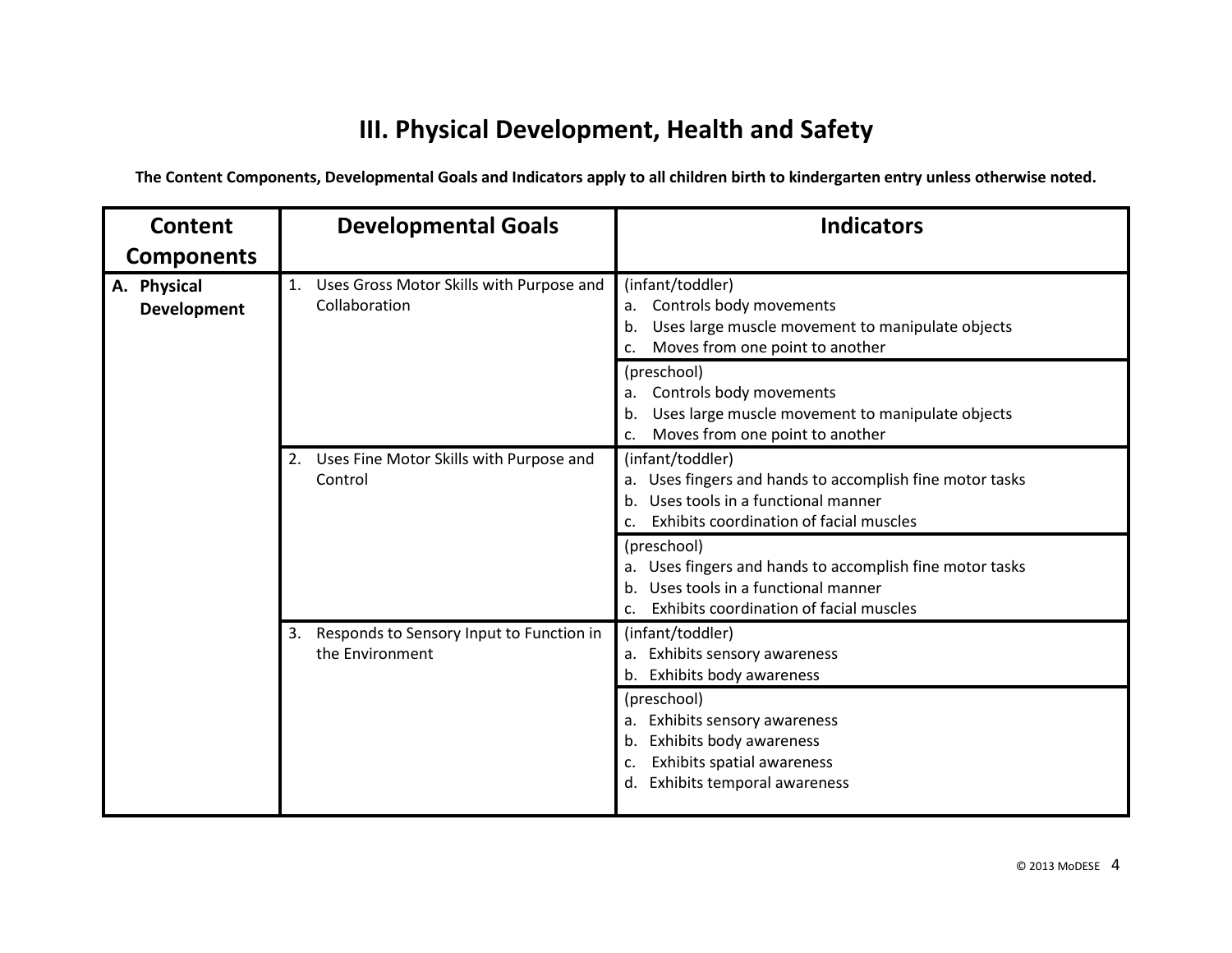| <b>Health and Self-</b><br>В.<br>Care | Practices healthy behaviors                                                                                                                                                           | (infant/toddler)<br>Participates in healthy care routines with adults<br>a.                                                               |
|---------------------------------------|---------------------------------------------------------------------------------------------------------------------------------------------------------------------------------------|-------------------------------------------------------------------------------------------------------------------------------------------|
|                                       | (preschool)<br>a. Participates in healthy care routines; engages adult or<br>appropriately cares for self<br>b. Makes healthy food choices<br>Participates in physical exercise daily |                                                                                                                                           |
| <b>Safety</b>                         | Practices safe behaviors                                                                                                                                                              | (infant/toddler)<br>Engages an adult for help<br>a.                                                                                       |
|                                       |                                                                                                                                                                                       | (preschool)<br>Knows how and when to engage an adult for help<br>a.<br>Knows and follows safety rules<br>b.<br>Recognizes personal danger |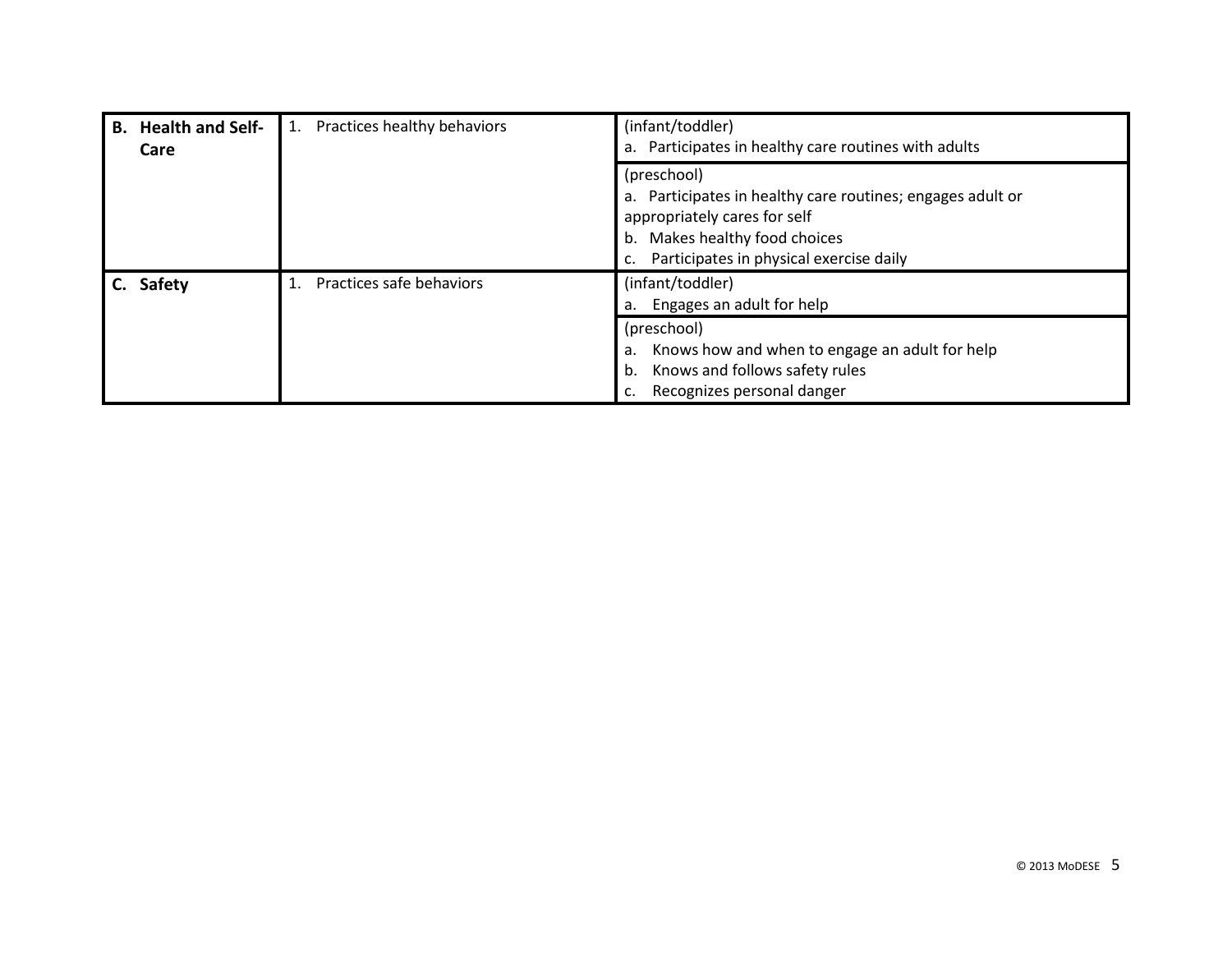## **IV. Language and Literacy**

| Content                                                   | <b>Developmental Goals</b>                                  | <b>Indicators</b>                                                                                                                                                                                                                                                                                                                                                                                                                                     |
|-----------------------------------------------------------|-------------------------------------------------------------|-------------------------------------------------------------------------------------------------------------------------------------------------------------------------------------------------------------------------------------------------------------------------------------------------------------------------------------------------------------------------------------------------------------------------------------------------------|
| <b>Components</b>                                         |                                                             |                                                                                                                                                                                                                                                                                                                                                                                                                                                       |
| <b>Communication and Language</b>                         |                                                             |                                                                                                                                                                                                                                                                                                                                                                                                                                                       |
| A. Symbolic<br><b>Development</b>                         | Represents feelings and ideas in a variety<br>1.<br>of ways | (infant/toddler)<br>Represents feelings and ideas through pretend play<br>a.<br>Represents feelings and ideas through movement<br>b.<br>Represents feelings and ideas through music<br>c.<br>(preschool)<br>Represents feelings and ideas through pretend play<br>a.<br>Represents feelings and ideas through movement<br>b.<br>Represents feelings and ideas through music<br>c.<br>Represents feelings and ideas through art and construction<br>d. |
| <b>Listening and</b><br><b>B.</b><br><b>Understanding</b> | Listens for different purposes<br>1.                        | (infant/toddler)<br>Listens to others<br>a.<br>Listens to sounds in the environment<br>b.                                                                                                                                                                                                                                                                                                                                                             |
| (Receptive<br>Language)                                   |                                                             | (preschool)<br>Listens to others<br>a.<br>Listens to sounds in the environment<br>b.<br>Understands more complex sentences<br>c.<br>Follows simple directions<br>d.<br>Listens responsively to books and stories<br>e.<br>f.<br>Responds to questions<br>Listens to and engages in conversations and communication with<br>g.<br>others                                                                                                               |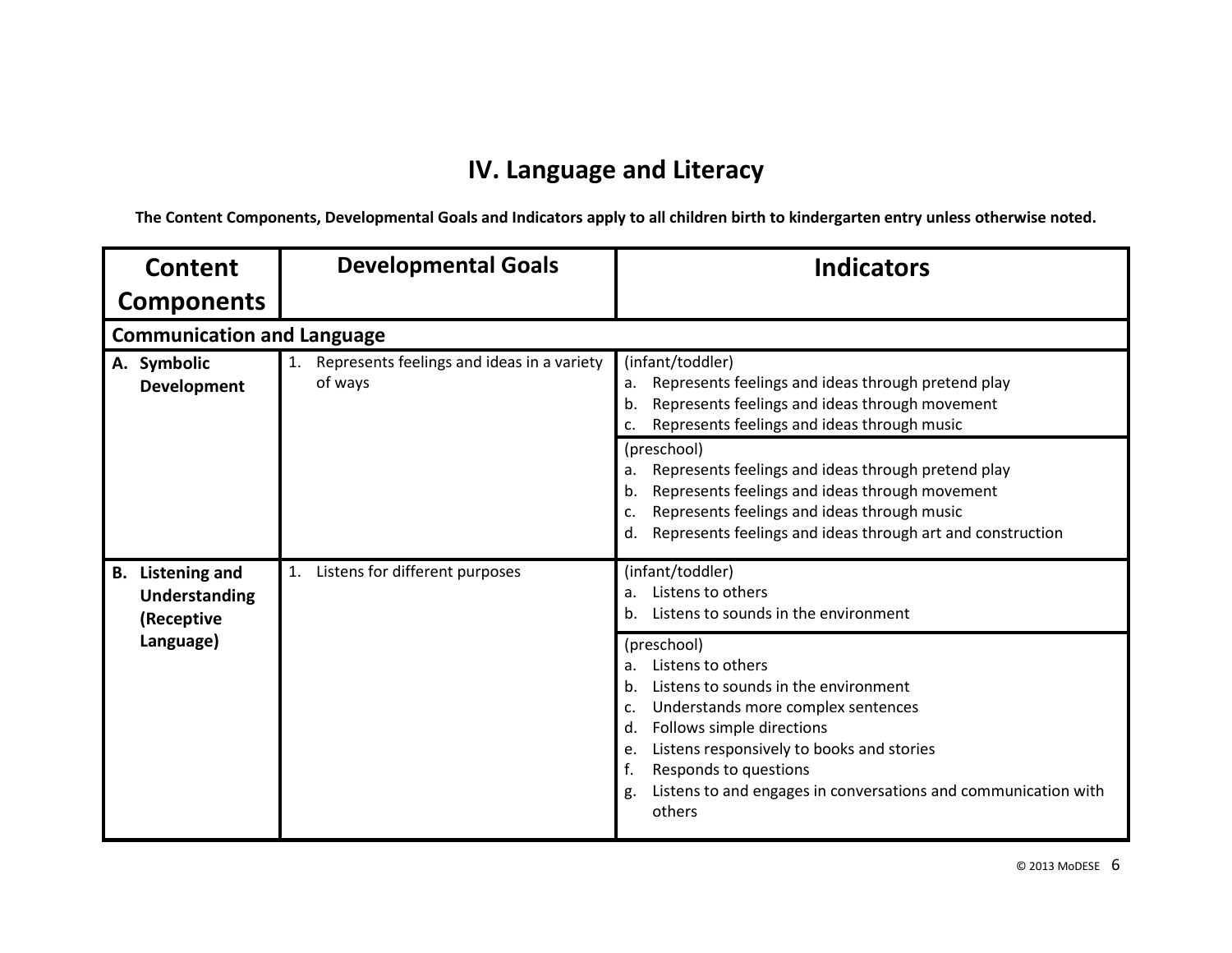| C. Speaking | Uses language to communicate          | (infant/toddler)                                                        |
|-------------|---------------------------------------|-------------------------------------------------------------------------|
| (Expressive |                                       | Uses the body to communicate<br>a.                                      |
| Language)   |                                       | Communicates, verbally, or with gestures in home language<br>b.         |
|             |                                       | (preschool)                                                             |
|             |                                       | Uses the body to communicate<br>a.                                      |
|             |                                       | Communicates, verbally, or with gestures in home language<br>b.         |
|             |                                       | Initiates and responds appropriately in conversation and<br>c.          |
|             |                                       | discussions with adults and children                                    |
|             | Develops and expands vocabulary<br>2. | (infant/toddler)                                                        |
|             |                                       | Learns new words<br>a.                                                  |
|             |                                       | Communicates, verbally, or with signs, in home language<br>b.           |
|             |                                       | (preschool)                                                             |
|             |                                       | Learns new words<br>a.                                                  |
|             |                                       | Communicates, verbally, or with signs, in home language<br>b.           |
|             |                                       | Communicates in home language and is understood by others<br>c.         |
|             |                                       | Uses language to pretend or create<br>d.                                |
|             |                                       | Uses complete sentences of varying length<br>e.                         |
| Literacy    |                                       |                                                                         |
| D. Reading  | 1. Applies early reading skills       | (infant/toddler)                                                        |
|             |                                       | a. Shows interest in books                                              |
|             |                                       | (preschool)                                                             |
|             |                                       | Shows an interest in reading and books<br>a.                            |
|             |                                       | Exhibits book-handling skills<br>b.                                     |
|             |                                       | Pretends to read easy or predictable books or tries to read along<br>c. |
|             |                                       | during his/her favorite part of story                                   |
|             |                                       | Comprehends and responds to text<br>d.                                  |
|             |                                       | Develops a sense of story<br>e.                                         |
|             | 2. Uses concepts of print             | (preschool)                                                             |
|             |                                       | Reads environmental print and symbols<br>a.                             |
|             |                                       | Identifies some alphabet letters<br>b.                                  |
|             |                                       | Recognizes that print represents spoken words<br>c.                     |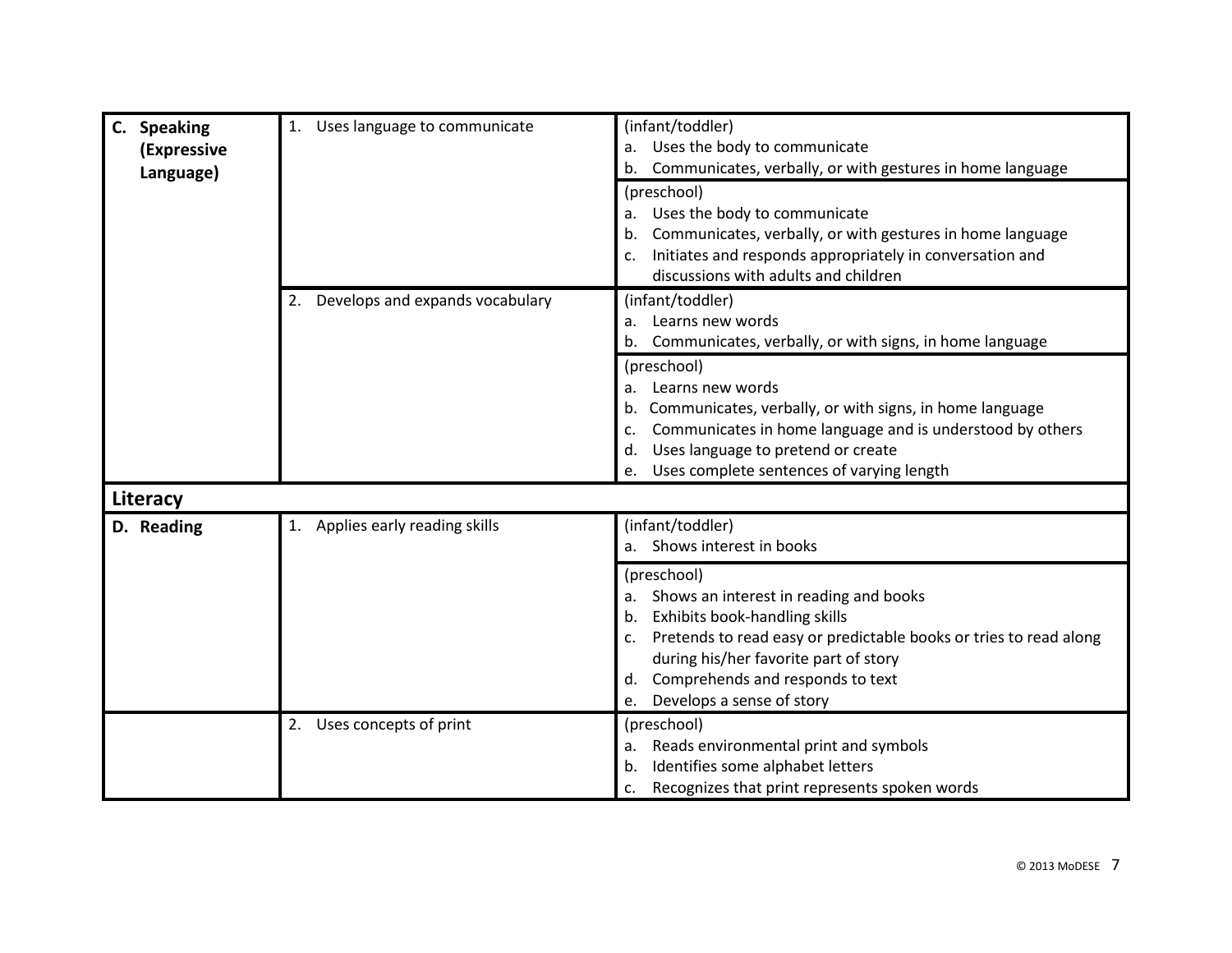| 3. Attends to sounds in language<br>(phonological awareness)                         | (infant/toddler)<br>Shows interest in sounds of language and those in the<br>а.<br>environment<br>Notices patterns<br>b. |                                                                                                                                                                                                                                                                                                                                       |
|--------------------------------------------------------------------------------------|--------------------------------------------------------------------------------------------------------------------------|---------------------------------------------------------------------------------------------------------------------------------------------------------------------------------------------------------------------------------------------------------------------------------------------------------------------------------------|
|                                                                                      |                                                                                                                          | (preschool)<br>Repeats rhymes, simple songs, poems and finger plays<br>a.<br>Participates in word games<br>b.<br>Discriminates some sounds in words<br>c.                                                                                                                                                                             |
| Uses writing as a means of<br>1.<br>E.<br><b>Writing</b><br>expression/communication |                                                                                                                          | (toddler)<br>a. Experiments with writing tools and materials                                                                                                                                                                                                                                                                          |
|                                                                                      |                                                                                                                          | (preschool)<br>Experiments with writing tools and materials<br>a.<br>Uses scribbles, shapes, pictures, letter-like forms and letters to<br>b.<br>write<br>Tells others about marks and intended meaning of drawing or<br>c.<br>writing<br>Uses a variety of resources to facilitate writing<br>d.<br>Converts speech to writing<br>e. |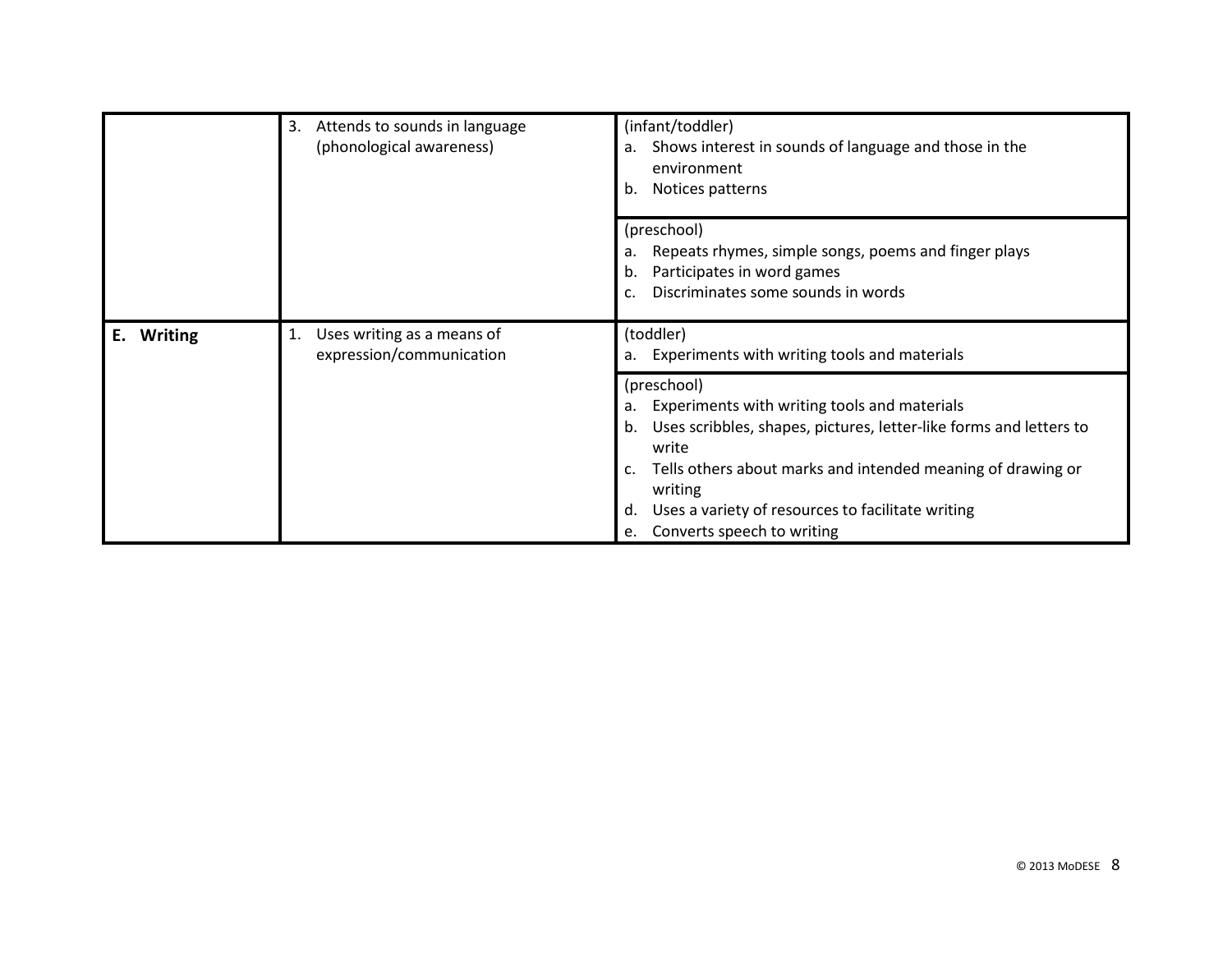## **V. Mathematics**

| <b>Content</b>                                           | <b>Developmental Goals</b>                            | <b>Indicators</b>                                                                                                                                                                                                                |
|----------------------------------------------------------|-------------------------------------------------------|----------------------------------------------------------------------------------------------------------------------------------------------------------------------------------------------------------------------------------|
| <b>Components</b>                                        |                                                       |                                                                                                                                                                                                                                  |
| A. Counting and<br>Cardinality                           | Uses number to show quantity<br>1.                    | (infant/toddler)<br>a. Shows interest in counting and quantity<br>b. Participates in experiences that involve counting                                                                                                           |
|                                                          |                                                       | (preschool)<br>a. Shows interest in counting and quantity<br>Participates in experiences that involve counting<br>Develops an increasing ability to rote count in sequence<br>Counts objects with understanding<br>d.            |
|                                                          | Uses language to represent number of<br>2.<br>objects | (preschool)<br>a. Uses language to compare number (e.g., more/less, greater/fewer,<br>equal to)                                                                                                                                  |
|                                                          | Solves problems using number<br>3.                    | (preschool)<br>Names how many there are in a group (up to five objects)<br>a.<br>Uses one-to-one correspondence when counting objects<br>b.<br>Uses one-to-one correspondence to compare the size of a group of<br>c.<br>objects |
|                                                          | Uses numerical representations<br>4.                  | (preschool)<br>Writes some numerals<br>a.<br>Matches numeral with quantity<br>b.                                                                                                                                                 |
| <b>B.</b> Operations and<br>Algebraic<br><b>Thinking</b> | Uses language to represent number of<br>1.<br>objects | (preschool)<br>Combines and names how many<br>a.<br>b. Separates and names how many                                                                                                                                              |
|                                                          | Uses numerical representations<br>2.                  | (preschool)<br>a. Uses drawings to represent number                                                                                                                                                                              |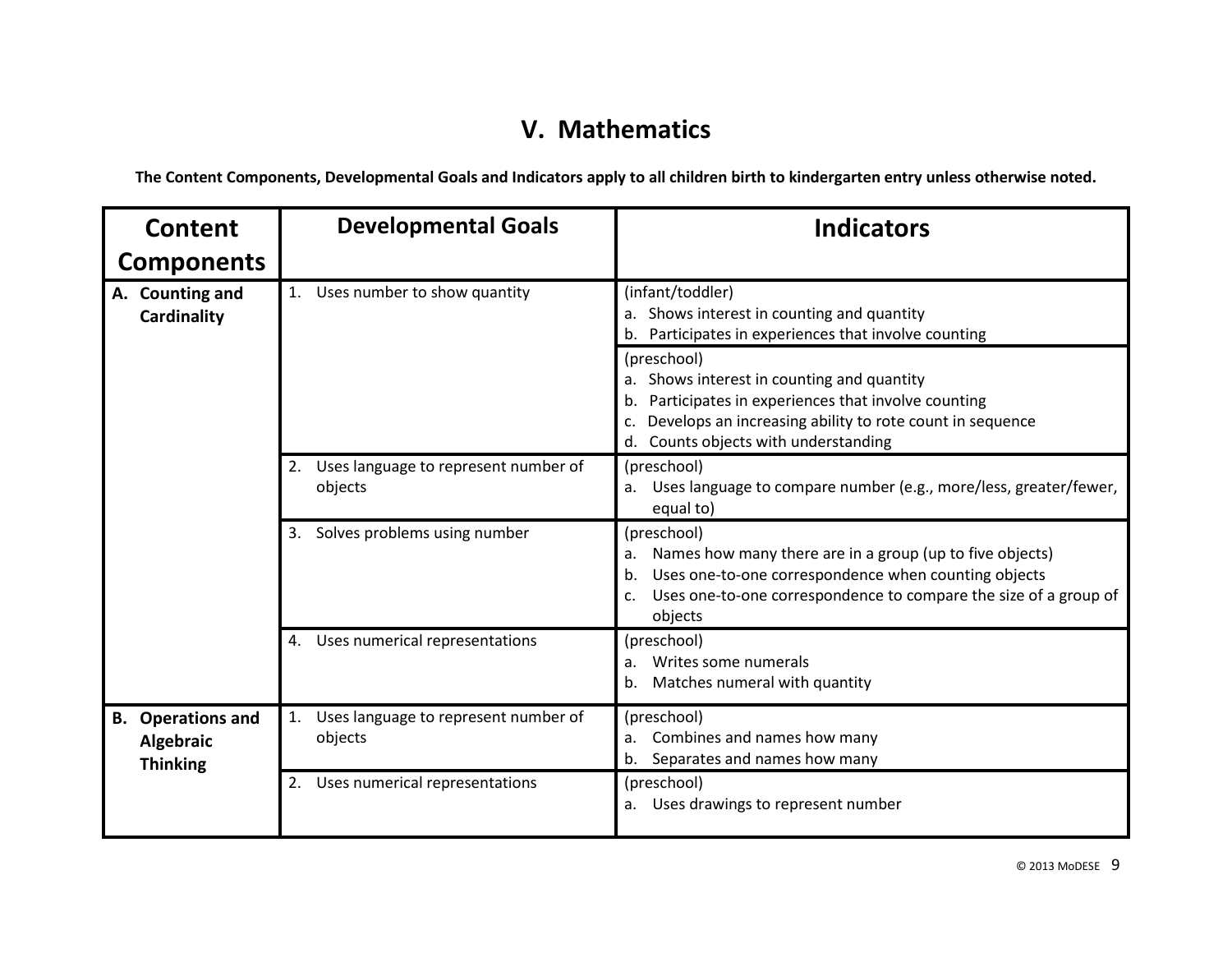| <b>Number and</b><br>$\mathsf{C}$ .<br><b>Operations in</b><br><b>Base Ten</b> | Uses language to represent number of<br>1.<br>objects                         | (preschool)<br>Combines and names how many<br>a.<br>Separates and names how many<br>b.                                                                                                                                                                                                                                          |
|--------------------------------------------------------------------------------|-------------------------------------------------------------------------------|---------------------------------------------------------------------------------------------------------------------------------------------------------------------------------------------------------------------------------------------------------------------------------------------------------------------------------|
| D. Measurement<br>and Data                                                     | Makes comparisons<br>1.                                                       | (preschool)<br>Compares objects using measurable features<br>a.<br>Describes measurement<br>b.<br>Orders three or more objects according to length or size<br>differences                                                                                                                                                       |
|                                                                                | Uses measurement<br>2.                                                        | (preschool)<br>Explores ways to measure<br>a.<br>Measures using objects<br>b.                                                                                                                                                                                                                                                   |
|                                                                                | Collects, organizes and displays<br>3.<br>information (Charting and Graphing) | (preschool)<br>Asks questions to gather information<br>a.<br>Sorts and classifies objects into groups<br>b.<br>Explains how the grouping was done<br>c.                                                                                                                                                                         |
| E. Geometry                                                                    | 1. Investigates positions and locations                                       | (toddler)<br>Takes objects apart and puts them together<br>a.<br>Uses actions and words to indicate position and location<br>b.                                                                                                                                                                                                 |
|                                                                                |                                                                               | (preschool)<br>Takes objects apart and puts them together<br>Uses actions and words to indicate position and location<br>d.<br>Uses actions and words to indicate movement and orientation<br>e.                                                                                                                                |
|                                                                                | Explores shapes in the environment<br>2.                                      | (preschool)<br>Investigates and talks about the characteristics of shapes<br>a.<br>Creates and duplicates three-dimensional and two-dimensional<br>b.<br>shapes using a variety of materials<br>Identifies and names some shapes<br>c.<br>Indicates if shapes are alike or different using one or more<br>d.<br>characteristics |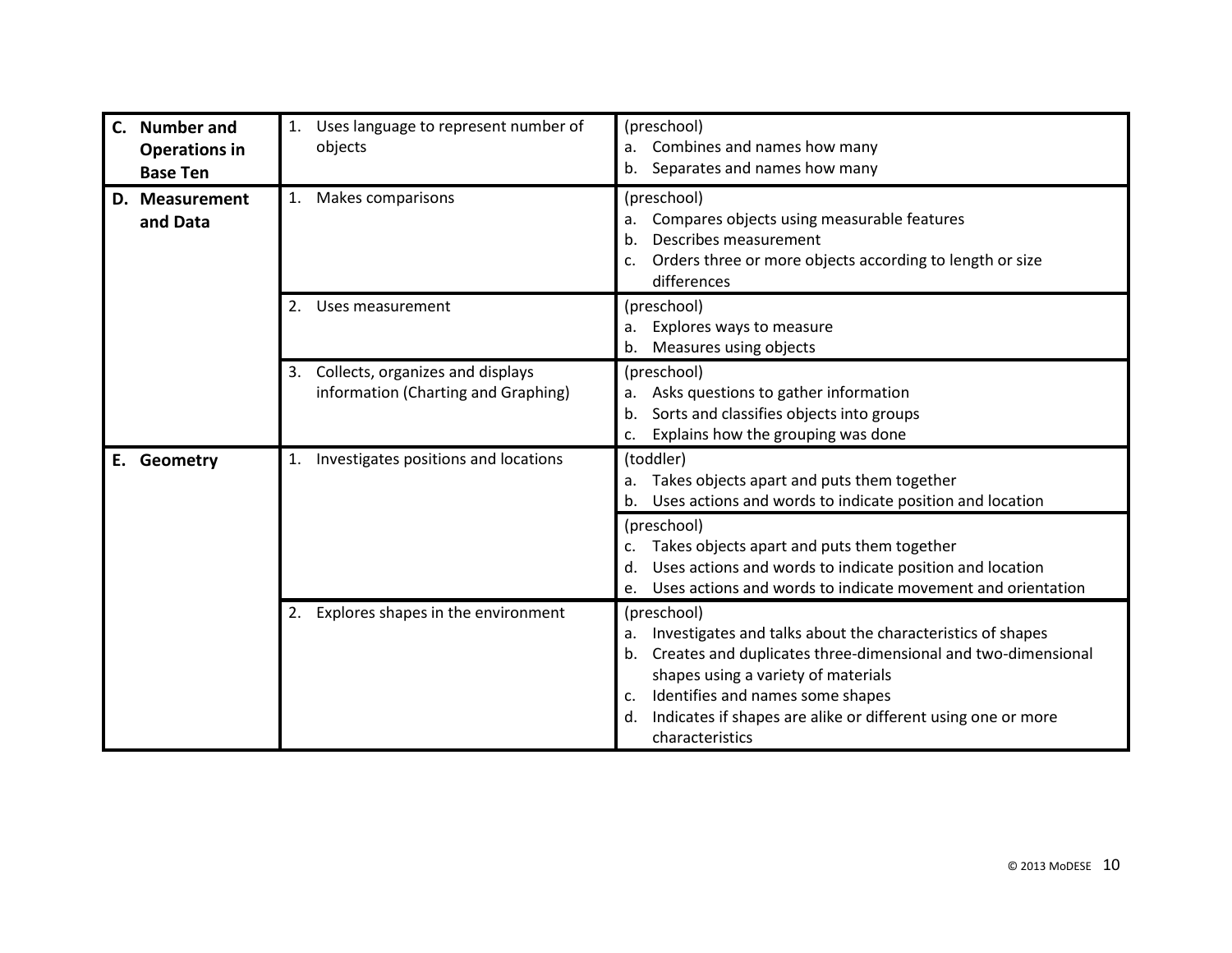#### **VI. Science**

| <b>Content</b>                                      | <b>Developmental Goals</b>                                                      | <b>Indicators</b>                                                                                                                                                                                                                       |
|-----------------------------------------------------|---------------------------------------------------------------------------------|-----------------------------------------------------------------------------------------------------------------------------------------------------------------------------------------------------------------------------------------|
| <b>Components</b>                                   |                                                                                 |                                                                                                                                                                                                                                         |
| A. Physical Science<br>(Forces and<br>Interactions) | Explores physical properties of objects<br>1.<br>and materials                  | (toddler)<br>Shows interest in the physical world<br>a.<br>Uses one or more senses to observe the physical world<br>b.<br>Experiments with simple tools<br>C.                                                                           |
|                                                     |                                                                                 | (preschool)<br>Shows interest in the physical world<br>a.<br>Uses one or more senses to observe the physical world<br>b.<br>Experiments with simple tools<br>c.                                                                         |
|                                                     | Investigates properties of objects and<br>2.<br>materials.                      | (preschool)<br>Asks questions about objects and materials<br>a.<br>Experiments with objects and materials to gather information and<br>b.<br>observe reactions<br>Shows knowledge of physical properties of objects<br>c.               |
|                                                     | Solves problems involving physical<br>3.<br>properties of objects and materials | (preschool)<br>Identifies problems involving physical properties of objects and<br>materials<br>Experiments with objects to produce desired effects<br>b.<br>Makes predictions based on experiences with objects and<br>c.<br>materials |
|                                                     | Represents observations of the physical<br>4.<br>world in a variety of ways     | (preschool)<br>Represents observations through pretend play<br>a.<br>Represents observations through music and movement<br>b.<br>Represents observations through art and construction<br>c.<br>Talks about the physical world<br>d.     |
| <b>B.</b> Life Science                              | Explores characteristics of living things<br>1.                                 | (toddler)<br>a. Shows interest in plant and animal changes                                                                                                                                                                              |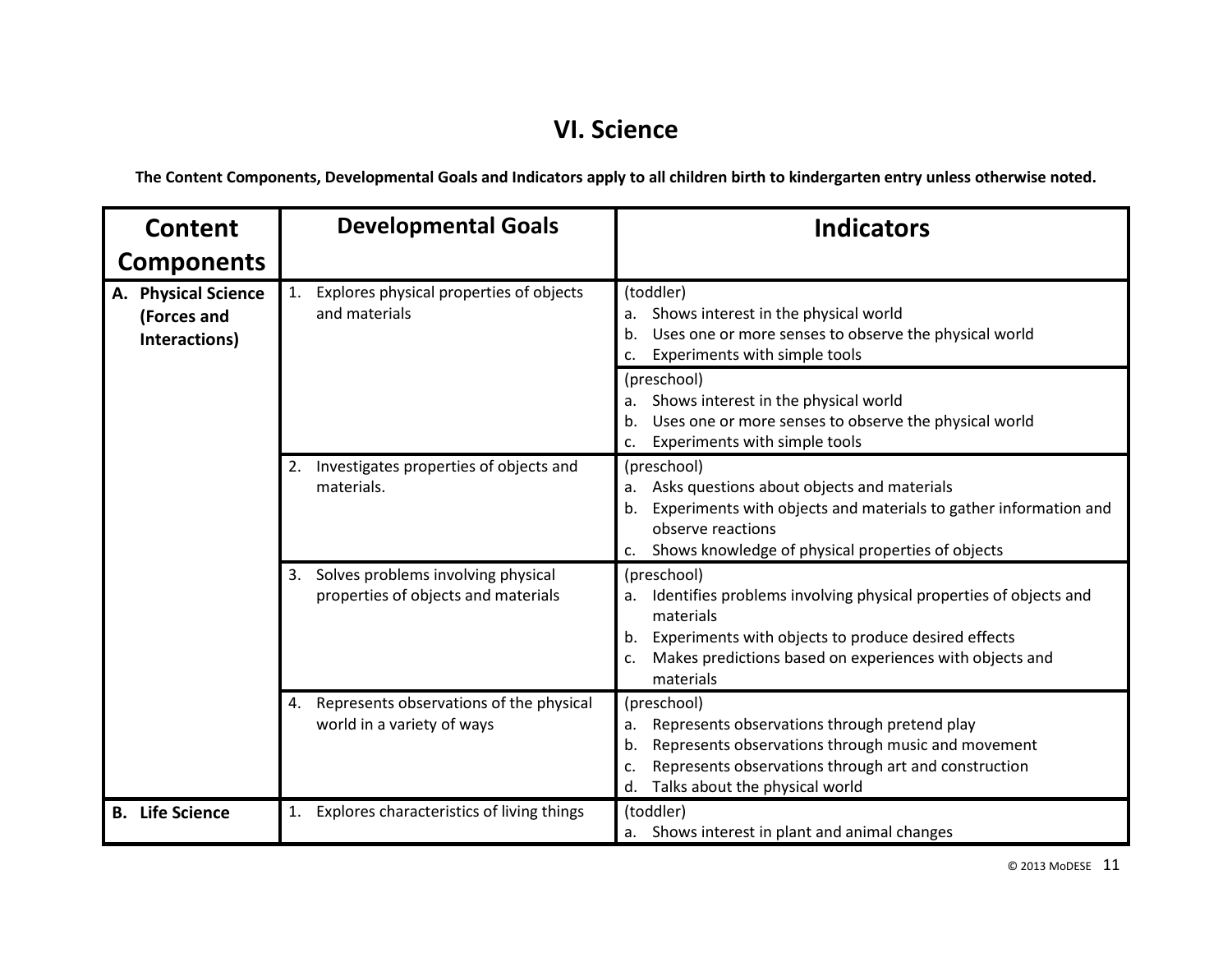| (Interdependent         |                                                | Uses one or more senses to observe the natural world<br>$b_{\cdot}$                                |
|-------------------------|------------------------------------------------|----------------------------------------------------------------------------------------------------|
| <b>Relationships in</b> |                                                | (preschool)                                                                                        |
| Ecosystems)             |                                                | Shows interest in plant and animal changes                                                         |
|                         |                                                | Uses one or more senses to observe the natural world                                               |
|                         | 2. Investigates characteristics of living      | (preschool)                                                                                        |
|                         | things                                         | Asks questions about the natural world<br>a.                                                       |
|                         |                                                | Collects information to learn about living things                                                  |
|                         |                                                | Shows knowledge of the characteristics of living things<br>c.                                      |
|                         | 3. Solves problems related to living things    | (preschool)                                                                                        |
|                         |                                                | Identifies problems involving living things<br>a.                                                  |
|                         |                                                | Recognizes that living things have needs<br>b.                                                     |
|                         |                                                | Makes predictions based on experiences with living things                                          |
|                         | 4. Represents observations about living        | (preschool)                                                                                        |
|                         | things in a variety of ways                    | Represents observations through pretend play<br>a.                                                 |
|                         |                                                | Represents observations through music and movement<br>b.                                           |
|                         |                                                | Represents observations through art and construction<br>c.<br>Talks about plants and animals<br>d. |
|                         |                                                |                                                                                                    |
| C. Earth                | Explores properties of earth and sky<br>1.     | (toddler)<br>Shows interest in earth and sky                                                       |
| (Weather and            |                                                | а.<br>Uses one or more senses to observe earth and sky<br>b.                                       |
| Climate)                |                                                | Uses simple tools to explore earth and sky<br>c.                                                   |
|                         |                                                | (preschool)                                                                                        |
|                         |                                                | Shows interest in earth and sky<br>a.                                                              |
|                         |                                                | Uses one or more senses to observe earth and sky                                                   |
|                         |                                                | Uses simple tools to explore earth and sky<br>c.                                                   |
|                         | Investigates properties of earth and sky<br>2. | (preschool)                                                                                        |
|                         |                                                | Asks questions about earth and sky<br>a.                                                           |
|                         |                                                | Conducts experiments to gain knowledge of earth and sky<br>b.                                      |
|                         |                                                | Shows knowledge of changes in earth and sky<br>c.                                                  |
|                         | 3. Solves problems involving earth and sky     | (preschool)                                                                                        |
|                         |                                                | Identifies problems involving earth and sky<br>a.                                                  |
|                         |                                                | Makes predictions based on experiences with earth and sky<br>b.                                    |
|                         |                                                |                                                                                                    |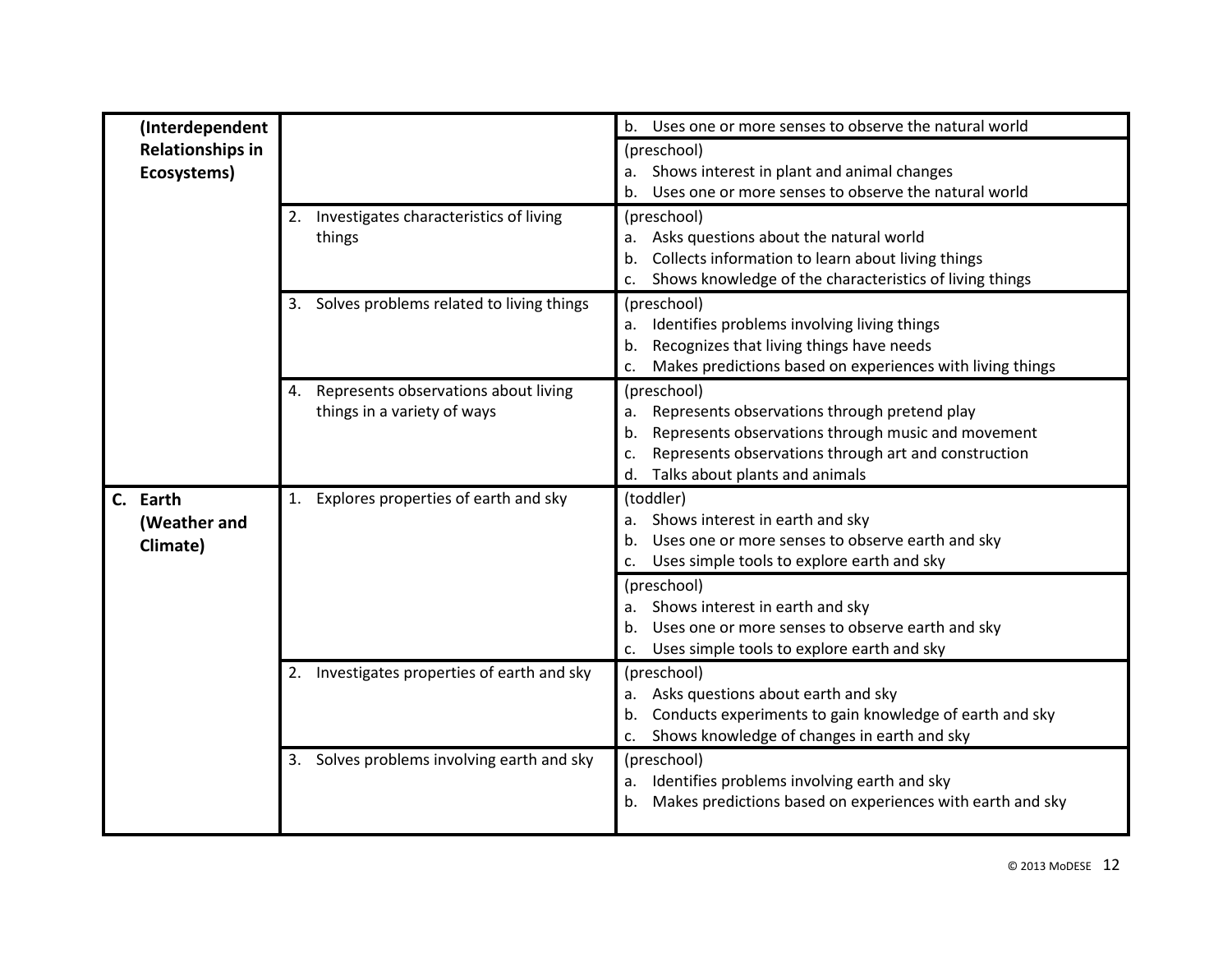|  | 4. Represents observations about earth and (preschool) |    |                                                         |
|--|--------------------------------------------------------|----|---------------------------------------------------------|
|  | sky in a variety of ways                               |    | a. Represents observations through pretend play         |
|  |                                                        |    | b. Represents observations through music and movement   |
|  |                                                        |    | c. Represents observations through art and construction |
|  |                                                        | d. | Talks about earth and sky                               |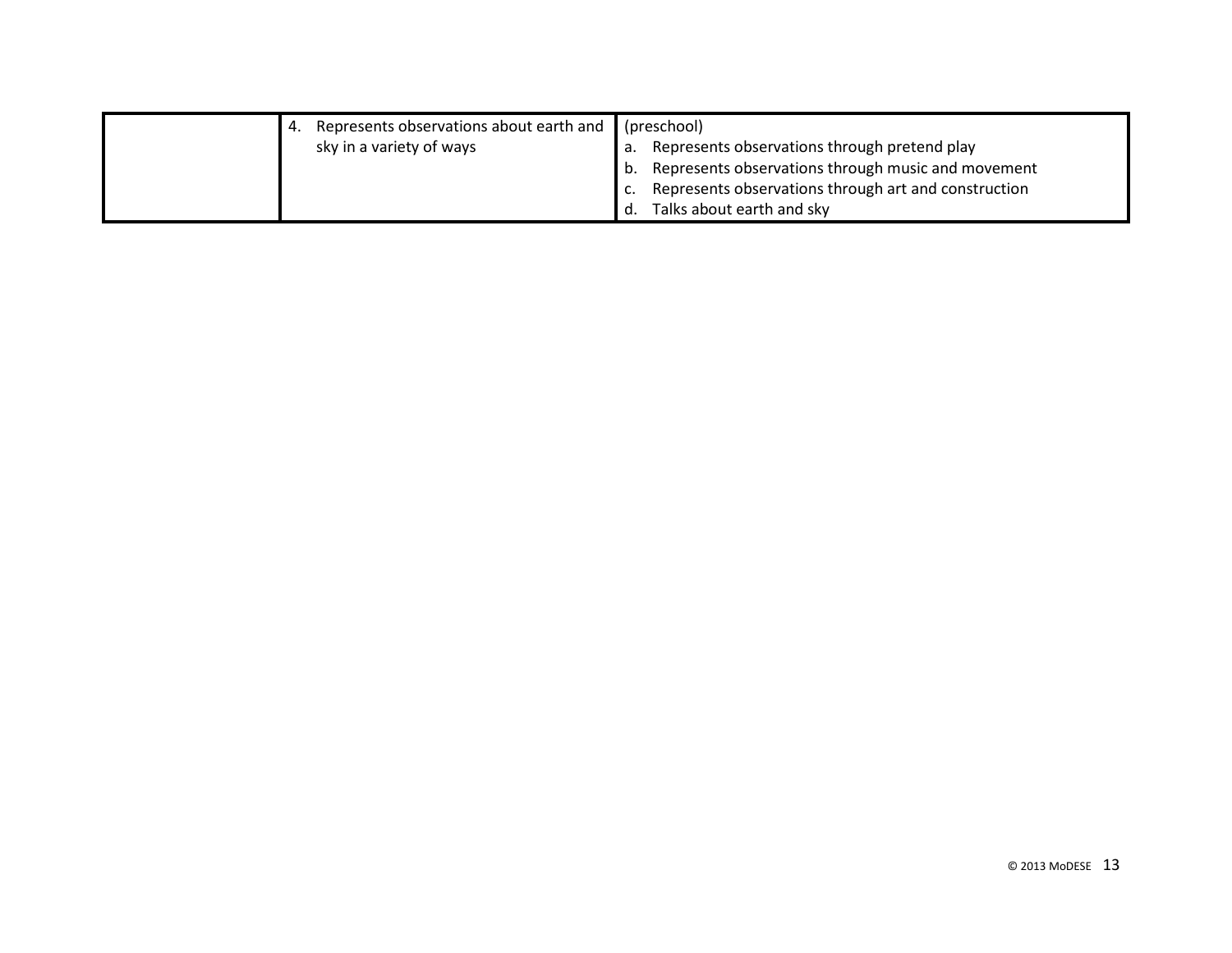# **VII. Understanding the World**

| Content                                                                                                                                                                            | <b>Developmental Goals</b>                          | <b>Indicators</b>                                                                                                                                         |
|------------------------------------------------------------------------------------------------------------------------------------------------------------------------------------|-----------------------------------------------------|-----------------------------------------------------------------------------------------------------------------------------------------------------------|
| <b>Components</b>                                                                                                                                                                  |                                                     |                                                                                                                                                           |
| The beginnings of understand Family, People and Communities lie<br>in early attachment and other relationships. See Social and<br>Emotional Development and Language and Literacy. |                                                     |                                                                                                                                                           |
| A. Family                                                                                                                                                                          | <b>Explores family</b><br>1.                        | (toddler)<br>Recognizes and is interested in family                                                                                                       |
|                                                                                                                                                                                    |                                                     | (preschool)<br>Recognizes and is interested in family, including some extended<br>a.<br>family members                                                    |
| <b>B.</b> People and<br><b>Communities</b>                                                                                                                                         | Shows interest in people and the<br>1.<br>community | (toddler)<br>Recognizes and is interested in other supportive people<br>a.                                                                                |
|                                                                                                                                                                                    | Explores people and the community<br>2.             | (preschool)<br>Recognizes and is interested in other supportive people<br>a.<br>Is interested in community, culture and cultural groups<br>b.             |
| C. Technology                                                                                                                                                                      | 1. Investigates mechanical devices                  | (toddler)<br>Investigates and manipulates mechanical devices<br>a.<br>Successfully operates mechanical devices and uses them to<br>b.<br>advance learning |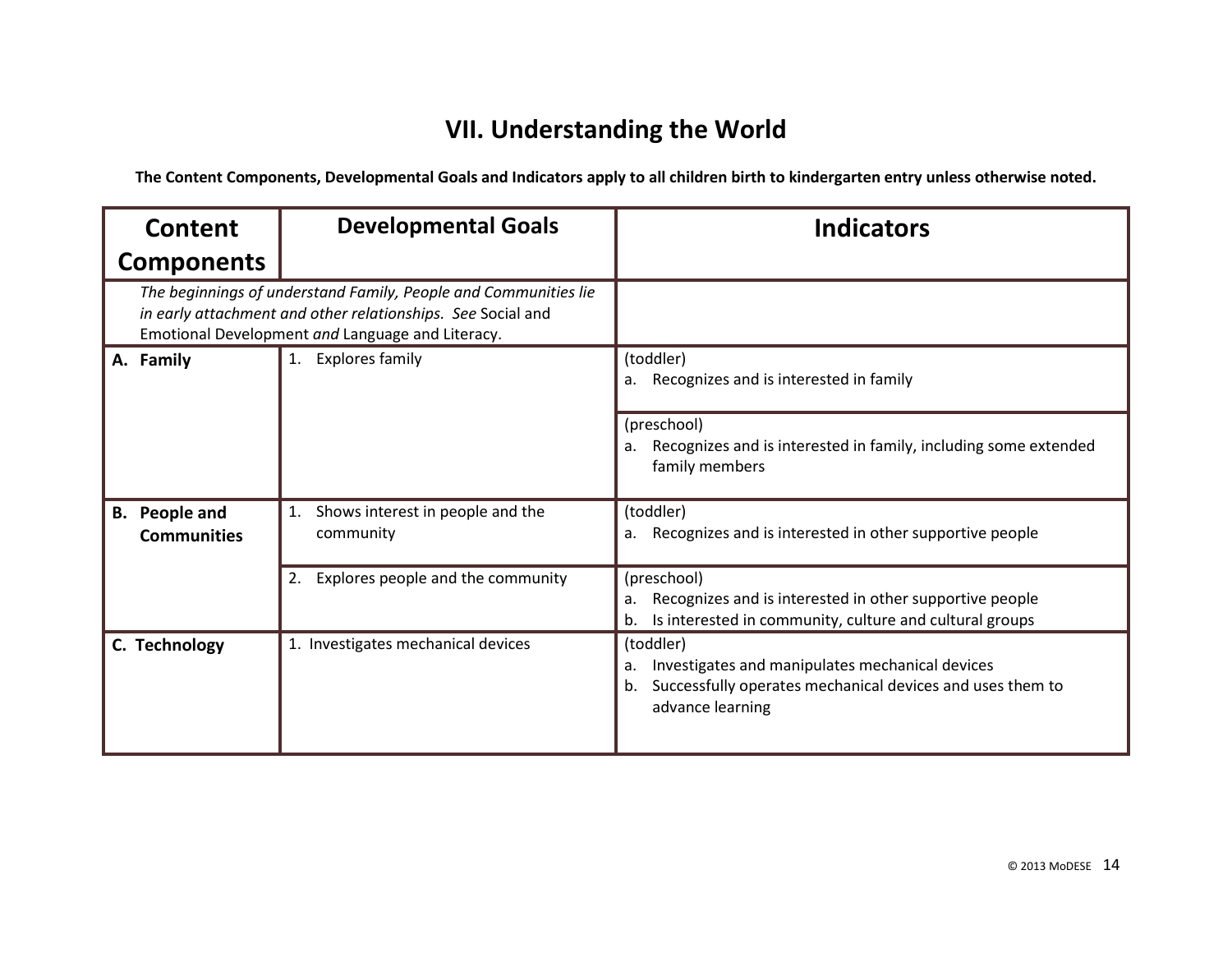|  |                                       | (preschool)<br>Investigates and manipulates mechanical devices<br>a.<br>Successfully operates mechanical devices and uses them to<br>b.<br>advance learning |
|--|---------------------------------------|-------------------------------------------------------------------------------------------------------------------------------------------------------------|
|  | Investigates electronic devices<br>3. | (toddler)<br>Investigates and manipulates electronic devices<br>a.<br>Successfully operates electronic devices and uses them to advance<br>b.<br>learning   |
|  |                                       | (preschool)<br>Investigates and manipulates electronic devices<br>a.<br>Successfully operates electronic devices and uses them to advance<br>b.<br>learning |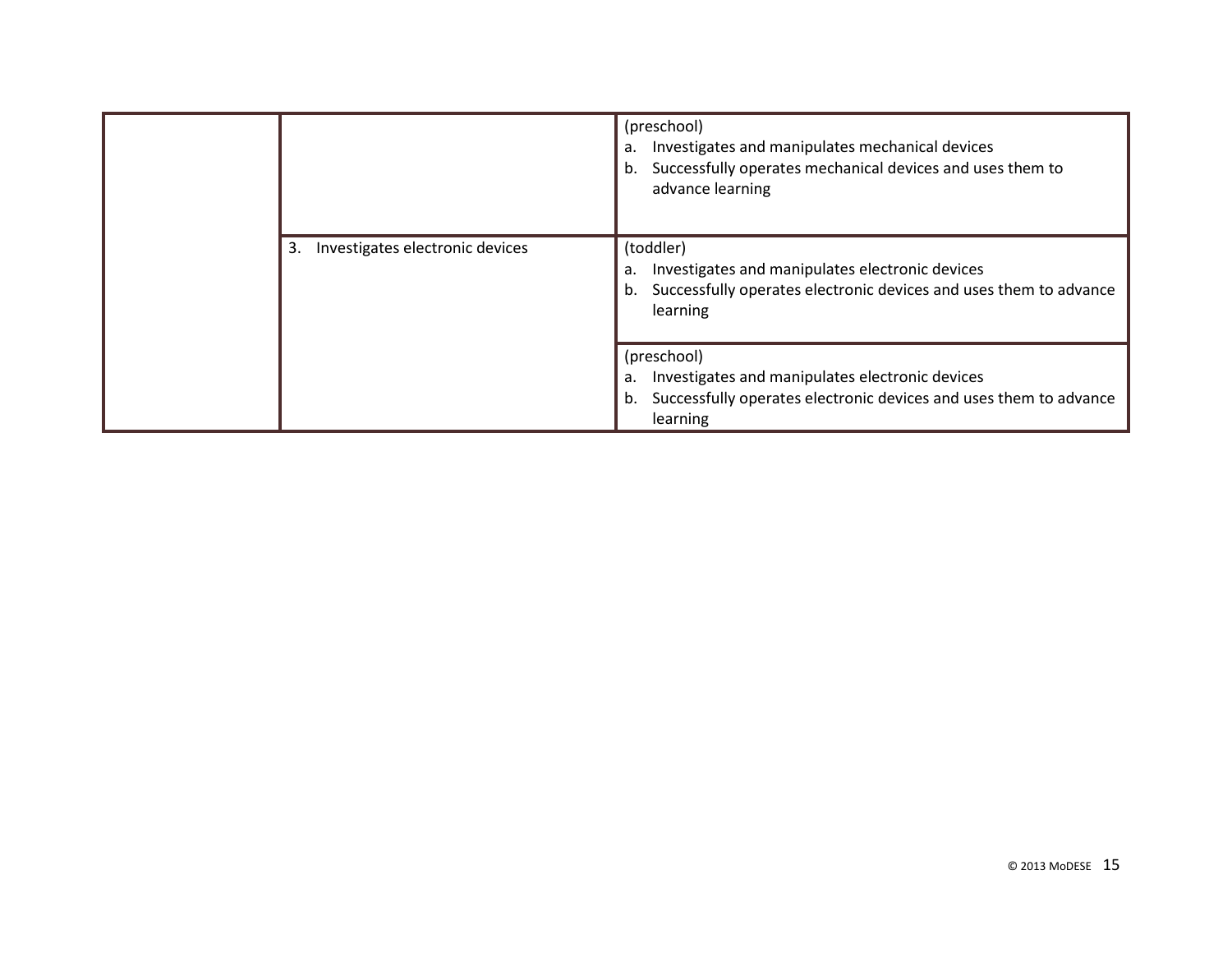## **VIII. Expressive Arts**

**The Content Components, Developmental Goals and Indicators apply to all children birth to kindergarten entry unless otherwise noted.**

| Content                         | <b>Developmental Goals</b>                          | <b>Indicators</b>                                                                                                                                                                                                                                                                                                                                                 |
|---------------------------------|-----------------------------------------------------|-------------------------------------------------------------------------------------------------------------------------------------------------------------------------------------------------------------------------------------------------------------------------------------------------------------------------------------------------------------------|
| <b>Components</b>               |                                                     |                                                                                                                                                                                                                                                                                                                                                                   |
| A. Music and<br><b>Movement</b> | Shows interest in music and movement<br>$1_{\cdot}$ | (infant/toddler)<br>a. Shows visual interest and engagement in surroundings<br>(preschool)                                                                                                                                                                                                                                                                        |
|                                 |                                                     | a. Shows visual interest and engagement in surroundings.                                                                                                                                                                                                                                                                                                          |
|                                 | Explores music and movement<br>2.                   | (infant/toddler)<br>Explores and experiments with a range of media through sensory<br>a.<br>exploration and using whole body<br>Uses the body to create sounds, move to music and express oneself<br>b.                                                                                                                                                           |
|                                 |                                                     | (preschool)<br>Explores and experiments with a range of media through sensory<br>a.<br>exploration and using whole body<br>Uses the body to create sounds, move to music and express oneself<br>b.<br>Uses music and movement to express concepts, ideas or feelings<br>C.<br>Uses creative art to express thoughts, feelings, experiences, or<br>d.<br>knowledge |
| <b>B.</b> Visual Arts           | Shows interest in visual arts                       | (toddler)<br>a. Shows visual interest and engagement in surroundings                                                                                                                                                                                                                                                                                              |
|                                 |                                                     | (preschool)<br>a. Shows visual interest and engagement in surroundings<br>b. Shows an interest in mark making or creative art                                                                                                                                                                                                                                     |
|                                 | Explores visual arts<br>2.                          | (toddler)<br>a. Explores and experiments with a range of media through sensory                                                                                                                                                                                                                                                                                    |

© 2013 MoDESE 16